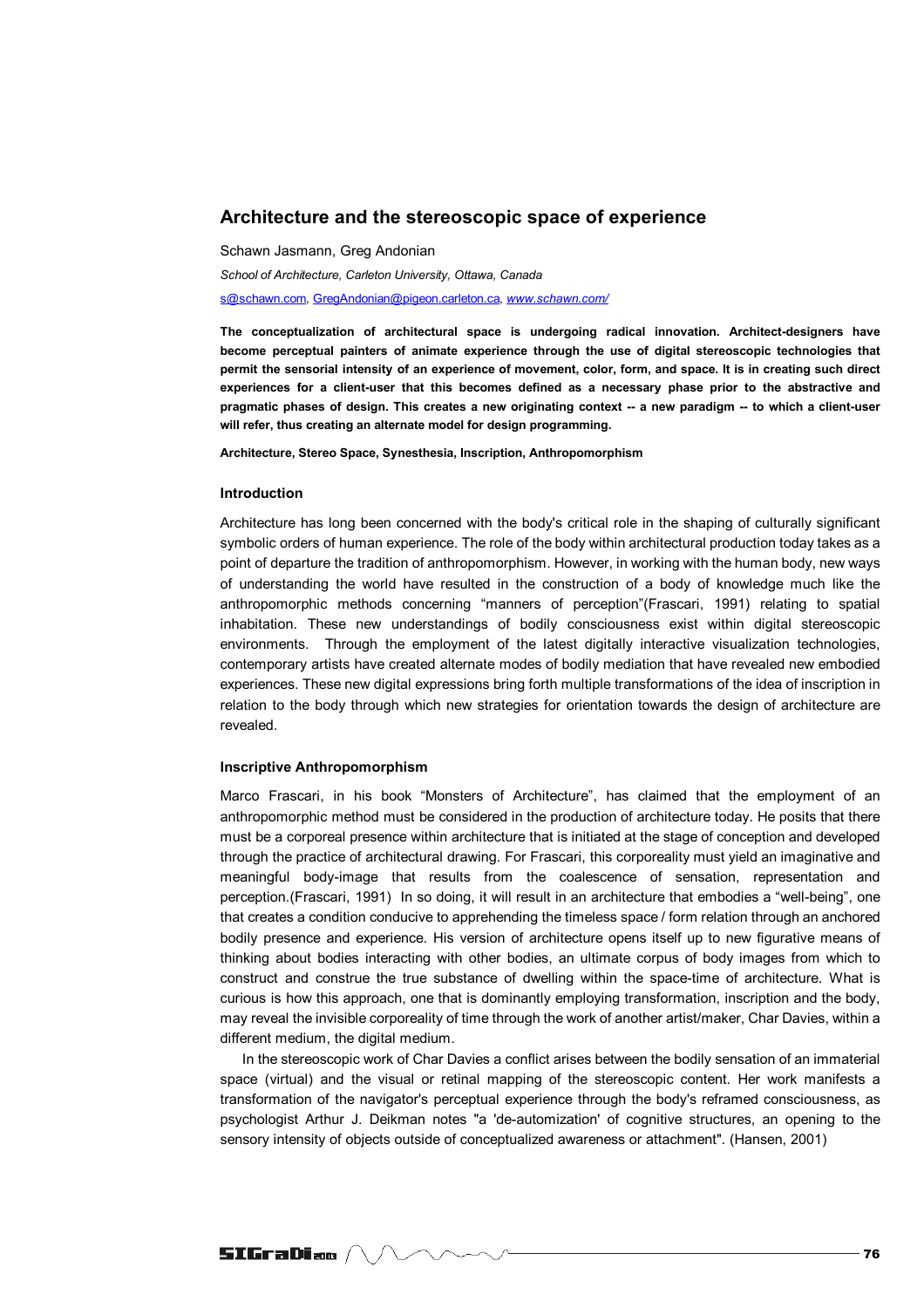In Davies' work there is a process of inscribing that occurs at the level of the immersant. It is the immersant who is subject to the will of the virtually rendered stereoscopic landscapes through the act of witnessing and participating in the animated/lived properties of the work. Davies resituates the kinesthetic body in a new body schema, one that questions the immersant's habitual perceptions about being in the world. She is interested in dissolving the Cartesian relationship between mind and body, and between self and world, in order to construct new ways of apprehending the world. (Hansen, 2001)

Char Davies and Marco Frascari share a common desire to render visible the invisible. Frascari promotes the use of the anthropomorphic method in which the human body serves as an integral component in the production processes of creating architecture. It is one where the imagined body-image in the mind of the architect must be transposed within the architectural body through a process of coalescence between sensation, representation and perception. Therefore the bodily act of inscribing is central to the architectural conception, design and production processes. Davies on the other hand creates a new awareness of the human body in relation to the natural world, one where the flesh of the body is understood as the flesh of the world. This awareness is achieved through shifting the emphasis away from vision as an exclusive perceptual system and engaging the body in an affective manner thereby dissolving the boundaries between self and world. The role of inscribing in her work is a critical feature in the creation of a transformation of experience. This transformation makes visible the invisibility of a dormant awareness of the body as the flesh of the world. Bringing this invisibility right to the surface of experience, through a physically, physiologically and psychologically engendered transformation, Davies achieves the realization of Bachelard's desires: "by changing space, by leaving the space of one's usual sensibilities, one enters into communication with a space that is psychically innovating... For we do not change place, we change our nature."(Bachelard, 1969)





*Figure 1.Visual Sensorium X1-A. Figure 2.Visual Sensorium X2-A.*

The departure point that challenges architectural thinking and making, as argued by Marco Frascari suggests that the representational space of the image is the space of mental inhabitation and differs from the physical space of the body as it can only be imagined through the metaphoric projection of synesthesia. This anthropomorphic tradition attempts to capture the visceral and tactile material dimensions of the building in order to engage the bodily senses as though one were situated within the spaces of the projected design. Char Davies however manages to fuse the representational space of a fluid image with bodily interaction in order to flesh out a direct encounter that fuses all senses simultaneously, effectively inducing synesthesia. It is therefore apparent that there exist innumerable possibilities for exploring architectural ideas in relation to the digital stereoscopic medium in order to create